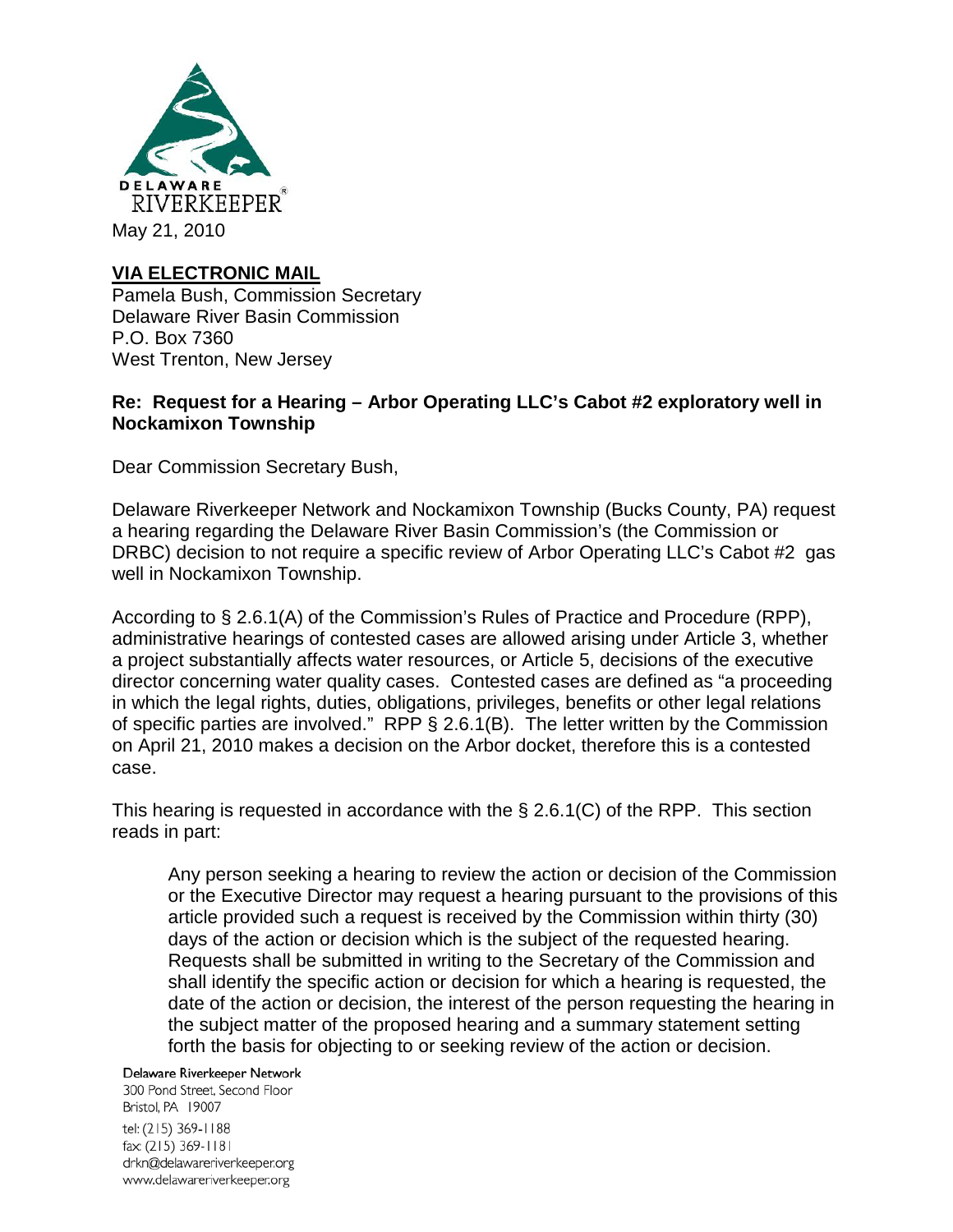## *The Specific Action or Decision for Which a Hearing is Requested*

The Delaware Riverkeeper Network (DRN) specifically requests a hearing regarding the Commission's decision to allow Arbor Operating LLC's Cabot #2 gas well in Nockamixon Township to move forward without DRBC review. The decision was made in a letter to Arbor, which said that "because the proposed well is an exploratory well and the amount of water to be used to construct the well is not substantial, the Commission has determined that the project does not require a specific review at this stage."

#### *The Date of the Action or Decision*

The Commission ended its review of the Cabot #2 Arbor well via letter to Arbor Resources LLC dated April 21, 2010. This hearing request is timely, because it is made within 30 days of the letter, as required by RPP § 2.6.1(C).

#### *The interest of Delaware Riverkeeper Network and Nockamixon Township*

The Commission's approval of the exploratory well in the Delaware River Watershed concerns the DRN because of the well's potential to harm the Delaware River, its tributaries and its Watershed.

As you know, DRN petitioned DRBC to grant the Upper and Middle Delaware Wild and Scenic River segments Special Protection Waters (SPW) status. DRBC took this action in 1992. In 2001, DRN again petitioned DRBC to classify the Lower Delaware as SPW. As a result of DRN's efforts, the DRBC permanently designated the Lower Delaware as Significant Resource Waters, a type of SPW, in July 2008. DRN also requested in its 2001 petition that DRBC fulfill the requirements for prioritization of the Upper and Middle Delaware Wild and Scenic River segments. The entire non-tidal Delaware River is now protected by SPW antidegradation regulations. Not only was DRN directly involved in applying SPW status to the non-tidal Delaware, but the Delaware Riverkeeper, DRN, and DRN's members all enjoy the water quality values of the Delaware River, particularly within the drainage area of SPW.

The Delaware Riverkeeper is a full-time privately-funded ombudsman who is responsible for the protection of the waterways in the Delaware River Watershed. The Delaware Riverkeeper advocates for the protection and restoration of the ecological, recreational, commercial and aesthetic qualities of the Delaware River, its tributaries and habitats. The Delaware Riverkeeper regularly visits the Delaware River for personal and professional reasons and her use and enjoyment of the River will be adversely affected by any change in water quality due to natural gas extraction projects within the drainage area of SPW. She will also be adversely affected by any associated public perception of a water quality impact due to natural gas extraction projects.

DRN is 501(c)(3) organization established in 1988 to protect and restore the Delaware River, its tributaries and habitats. To achieve these goals, DRN organizes and implements streambank restorations, a volunteer monitoring program, educational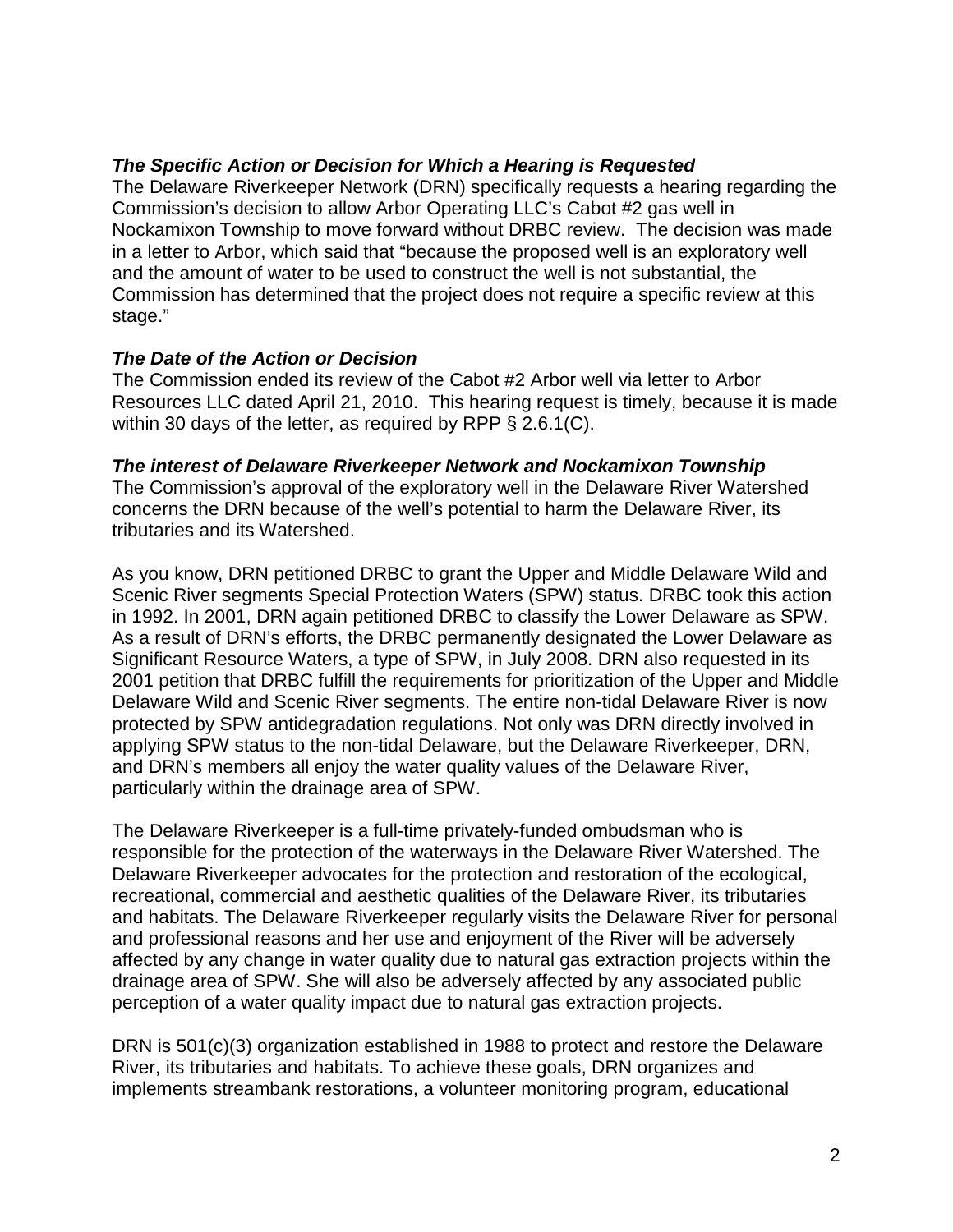programs, environmental advocacy initiatives, recreational activities and environmental law enforcement efforts throughout the entire Delaware River watershed – an area which includes portions of New York, New Jersey, Pennsylvania and Delaware. The DRN is a membership organization with over 7,000 members throughout the watershed. Thus, the protection and improvement of water quality in the watershed is germane to DRN's mission and purpose.

DRN also has an interest in supporting the Determination on behalf of our members, many of whom live within the drainage area of SPW, or use the area for recreational, professional, or aesthetic use. DRN members canoe, birdwatch, hike, and participate in other recreational activities throughout the watershed, particularly within the drainage area of SPW. Our members will be adversely affected by any change in water quality due to natural gas extraction projects within the drainage area of SPW, as well as from the associated public perception of a water quality impact due to natural gas extraction projects.

DRN has frequently communicated with DRBC and the public regarding shale gas drilling in the Delaware River Watershed, the Executive Director Determination ("EDD") of May 19, 2009 and DRBC's May 6, 2010 decision to review Natural Gas Well Pad Projects after adoption of new regulations. On May 3, 2010, DRN wrote to DRBC with specific concerns regarding DRBC's position on exploratory wells.

Nockamixon Township is municipality in Bucks County, Pennsylvania, located along the Delaware River, within the Delaware River Watershed and the drainage area of SPW. The Township's residents, property owners, businesses and visitors use and enjoy the water quality values of the Delaware River, particularly within the drainage area of SPW.

The Township has responsibility and authority under Pennsylvania law to protect the health, safety and welfare of the community. This responsibility and authority is derived, in part, from Article I, Section 27 of the Pennsylvania Constitution, which provides that, "The people have a right to clean air, pure water, and to the preservation of the natural, scenic, historic and esthetic values of the environment. Pennsylvania's public natural resources are the common property of all the people, including generations yet to come. As trustee of the resources, the Commonwealth shall conserve and maintain them for the benefit of all the people."

The Township, its residents, property owners, businesses and visitors will be adversely affected by any change in water quality due to natural gas extraction projects within the drainage area of SPW, as well as from the associated public perception of a water quality impact due to natural gas extraction projects.

## *Summary Statement of Basis for the Hearing*

This request for a hearing is made because the Cabot #2 well pad is not intended solely for exploratory purposes and may have a substantial effect on the water resources of the basin, yet the Commission has determined not to review the project. The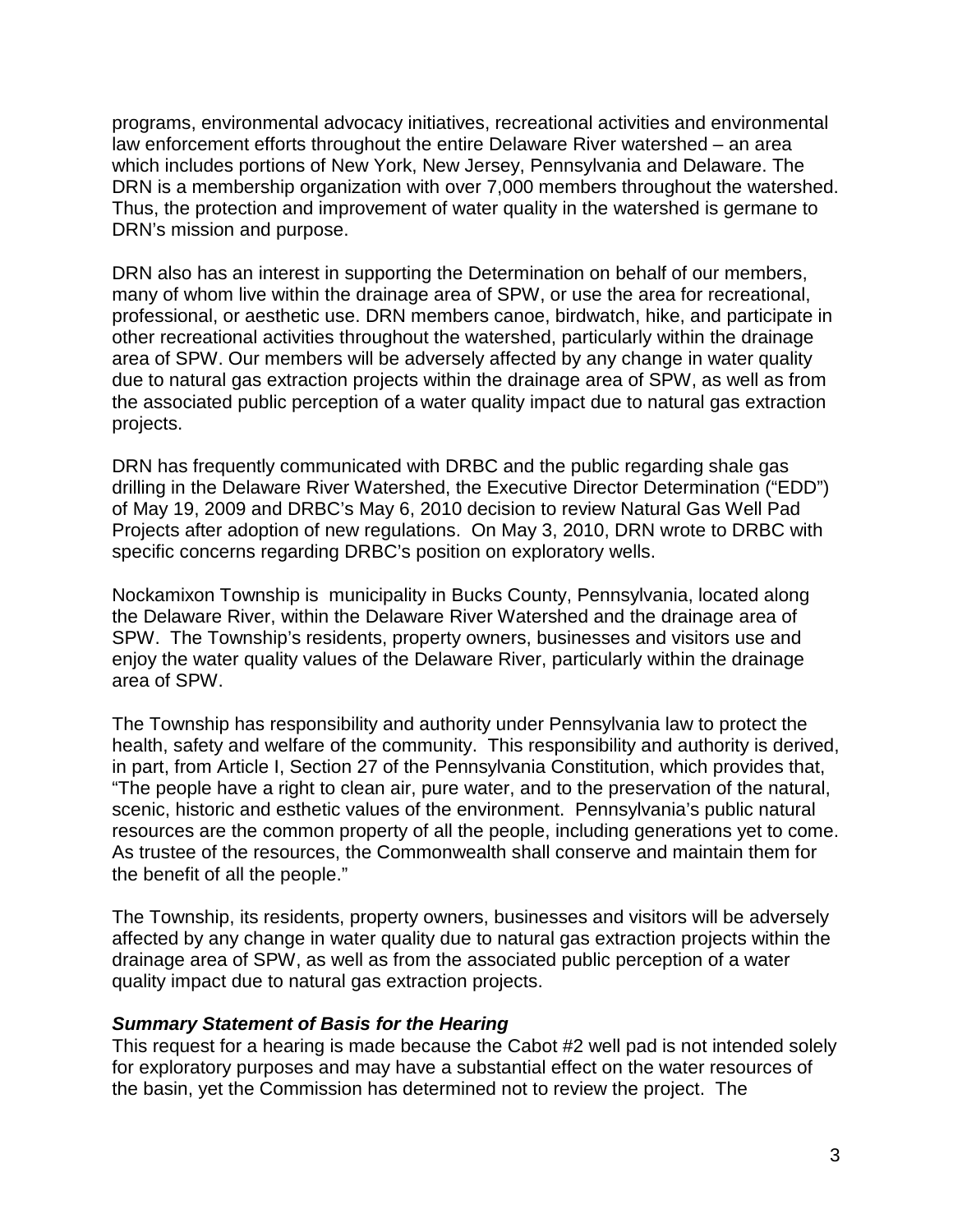Commission's April 21 letter to Arbor states that "because the proposed well is an exploratory well … the Commission has determined that the project does not require a specific review at this stage. I note however that prior to any type of well stimulation, hydraulic fracturing, or extraction of natural gas from the Cabot #2 well, in accordance with my May 19 Determination, review and approval by the Commission in advance will be required."

The Delaware Riverkeeper Network and Nockamixon Township assert that this response is inconsistent with the EDD and with prior communications taken by DRBC. DRBC's position does not take into account the potential environmental harm to the Delaware River from the development of this test well pad and those similarly situated, such as the H.L. Rutledge gas well ("the Rutledge well") being developed by Newfield for Hess Corporation in Wayne County, PA.<sup>[1](#page-3-0)</sup> Moreover, DRBC action has signaled a policy shift on so-called exploratory wells in general which should trigger a broad review of their exclusion from the EDD.

## *Inconsistent with the EDD:*

The Commission's EDD eliminated the review thresholds for gas extraction projects in the Delaware River Basin's Special Protection Waters. However, because "water withdrawals, wastewater disposal, and other activities" associated with natural gas extraction could affect the quality of Special Protection Waters, the Director of the Commission required review of any gas extraction project, "regardless of the amount of water withdrawn or the capacity of domestic sewage treatment facilities accepting fracking wastewater." In DRBC's own language in the EDD, "Wells intended solely for exploratory purposes" were not covered by this determination, however a "project" was deemed to include any "well intended for eventual production…." Yet in communications to Arbor, DRBC states that "prior to any type of well stimulation, hydraulic fracturing, or extraction of natural gas from the Cabot #2 well, in accordance with my May 19 Determination, review and approval by the Commission in advance will be required." The Arbor well is set up for eventual production, as DRBC itself notes.

# *Inconsistent with Prior Communications with Arbor:*

The Commission communicated with Arbor on August 4, 2009, regarding the company's application to DRBC for the proposed Cabot #2 well. At that time, the Commission affirmed that the well "…is covered under the Executive Director Determination." The Commission goes on to state:

As Arbor has stated that they propose to develop the well if a viable quantity of natural gas is discovered, the well is not therefore being drilled solely for exploratory purposes and is again covered under the Executive Director Determination. The well may not be covered under the determination if a cap and plug plan is submitted to the Commission and it is affirmed that the well will be properly abandoned upon completion and collection of necessary exploratory data.

<span id="page-3-0"></span> $1$  Referenced in May 3, 2010 letter from DRN to DRBC.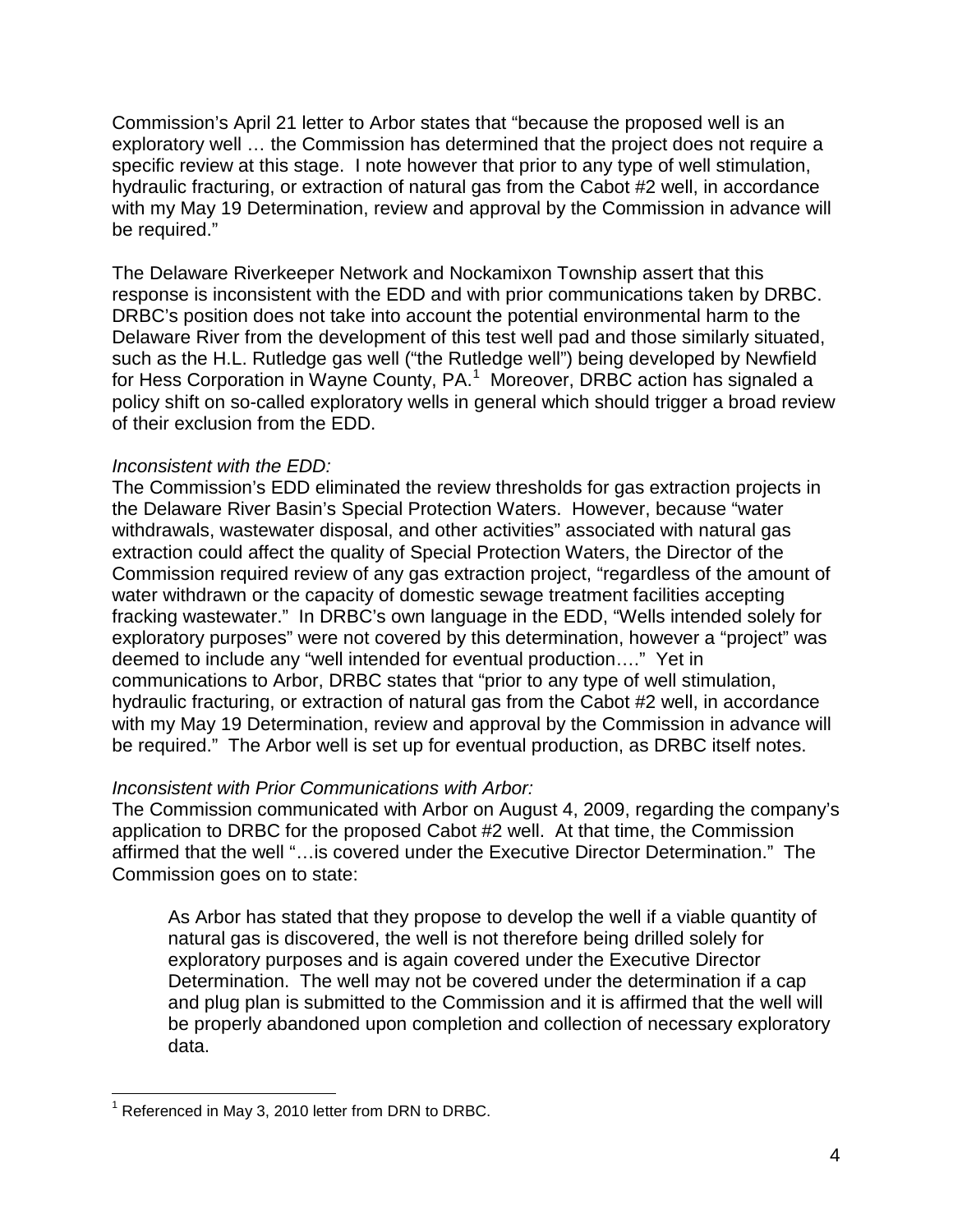The Commission continued, "If the well will be used solely for exploratory purposes, then an appropriate cap and plug plan must be submitted to the Commission affirming that the well will be properly abandoned upon completion and collection of necessary scientific data." Therefore, the Commission determined in August 2009 that the Cabot 2 well was covered by the Executive Director Determination. DRN and Nockamixon are unaware of the submission of any cap and plug plan and/or information that affirms that the well will be properly abandoned, as required by the Commission.

It is unclear what the disposition is of the groundwater withdrawal application that was submitted to the Commission by Arbor on April 15, 2009 and whether this application will be considered for approval by the Commission.

## *Environmental Impacts:*

Section 3.8 of the Delaware River Basin Compact provides in part: "No project having a substantial effect on the water resources of the basin shall hereafter be undertaken by any person, corporation or governmental authority unless it shall have been first submitted to and approved by the Commission…."

The Arbor well pad, as well as others such as the Rutledge well could result in "wastewater disposal and other activities," nonpoint source pollution and stormwater runoff, point source pollution to ground and surface water, adverse impacts on the sustainability of water supplies, and the diminishment and/or alteration of the flow of the receiving tributaries and the Delaware River, which has the potential to result in degradation and pollution that could affect the quality of the Special Protection Waters

## *Review of Exploratory Wells Generally:*

DRN and Nockamixon advocate that the Commission include all natural gas projects, including so-called exploratory wells, as reviewable projects under the EDD due to the potential for adverse impacts and degradation to the water resources of the Delaware River Basin and the water quality of SPW. The EDD states that "For this purpose a project encompasses the drilling pad upon which a well intended for eventual production is located, all appurtenant facilities and activities related thereto and all locations of water withdrawals used or to be used to supply water to the project." The well pad for all exploratory wells, the appurtenant facilities such as roads and ponds, and activities such as well drilling and handling of drilling muds and other potentially hazardous materials, have the potential for adverse impacts and degradation of the Basin's water resources and the water quality of SPW.

At the time of the EDD, DRN understood "exploratory wells" to be non-permanent, and would not entail the significant impacts on natural resources as a well pad designed for production – for example, an exploratory well would not implicate the use of pits. That is to say, DRN understood that exploratory wells would have a limited environmental impact. It appears, however, that DRBC has transformed its approach to shale gas well review, thus creating a staged approach to gas production. This approach improperly segments the considerations of water and/or natural resource impacts and creates the opportunity for well pads to create irreversible environmental harms prior to any DRBC